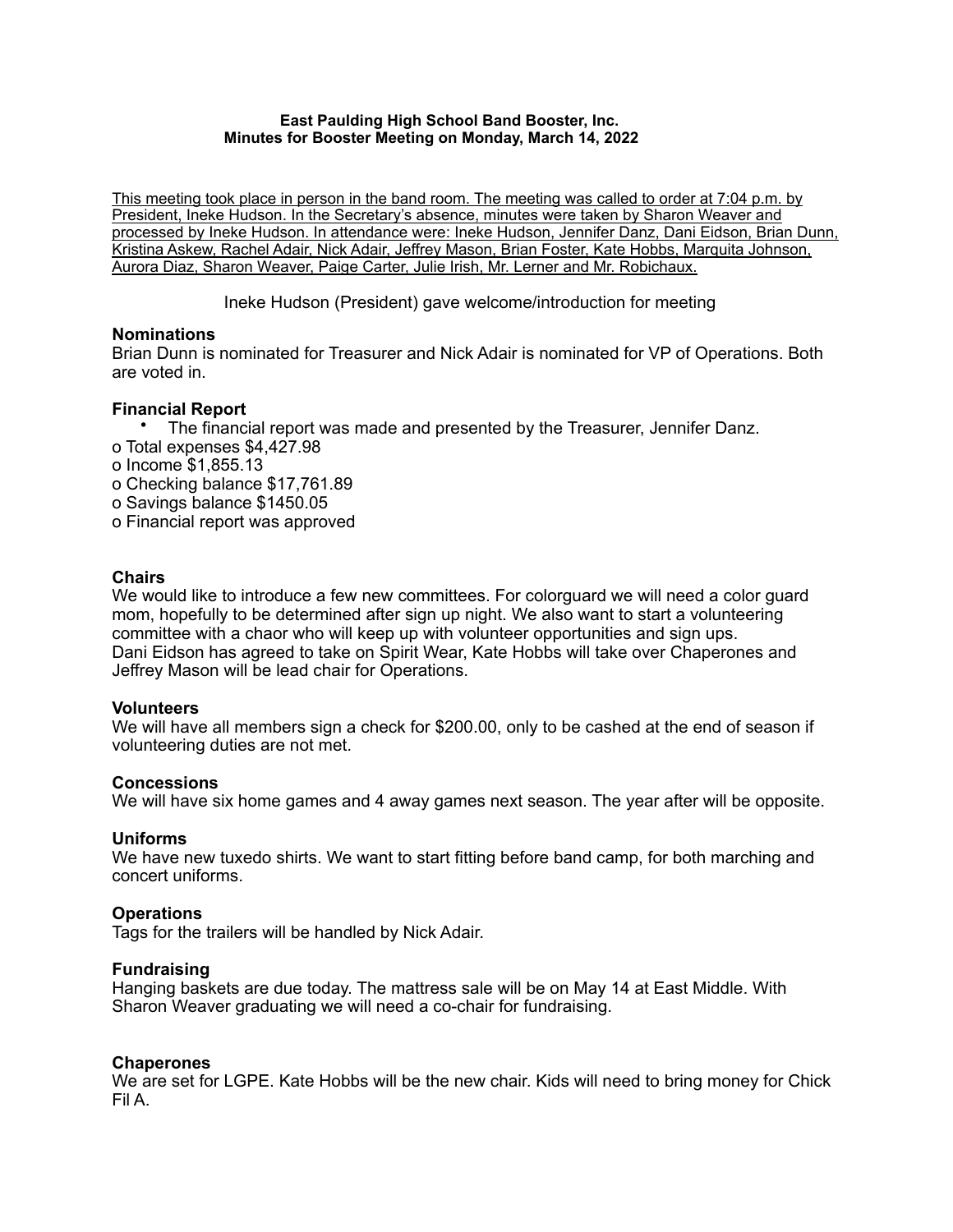# **Hospitality**

The banquet is on May 5<sup>th</sup>. Julie is taking care of the senior video. Tickets will be \$25.00, band kids who are up to date with dues will be free. RSVP by April 15. Payment can be made through Zelle, it is important that it is clearly stated what and who the payment is for. The exact menu and dress code will be revealed later.

# **Paulding Meadows**

Marquita Johnson has joined Aurora Diaz as co-chair and they will attend future meetings.

# **Mr. Robichaux**

Budget approval at April's meeting. Dues will stay the same, sibling and pay in full discounts will be given.

Middle schools are frequented to establish good relationships. Band will perform for middle school students to encourage marching band participation. We may have as many as 60 freshmen next year.

Spring concert may take place in the auditorium if we cannot get the church location. Kids will wear concert tuxes and dresses.

Band camp will be July 11-15 and July 18-22. First two days will be for freshmen and leadership only, those days will be shorter, but we will still feed the kids. We will have a preview show on the 22nd.

The meeting was adjourned at 7:43 pm.

The first Raider Brigade BBQ fundraiser will take place on May 19, 2022. Mr. Robichaux will reach out to his former colleagues who have organized this fundraiser many times before and can give us hints and guidelines. A date will be set to meet with them.

We will need donations in the form of brownies, cookies and chips. We will ask the kids to bring in drinks (sodas and water). Cheeseburger Bobby's might be able to provide us with hamburger buns. We will presale tickets that the school is likely to be able to print for us. We are planning a raffle as well, for which we will need some big ticket items.

# **Volunteers**

New plans are in the making to try and get more people to volunteer next season. The idea is to have all members turn in a \$200.00 check on sign up night, that will only be cashed at the end of the season if volunteering duties are not met. Ineke has made a volunteer schedule that needs a little more tweaking. We will try to get a new committee in charge of keeping up with volunteers, sending out sign-up geniuses etc.

# **Graduation**

Kids will NOT play at graduation.

# **Concessions**

No representatives for concessions are present. There is therefore still uncertainty if the oil has been drained from the fryers. A new lock on the shed will not be necessary.

# **Uniforms**

New tuxedo shirts were ordered and used for the first time at the Pre-LGPE concert. The uniform committee has decided to wash uniforms after band camp this year, so they will be fresh for the first football game, and we can avoid having sweaty kids get fitted in clean uniforms. Fitting might be done before band camp, possibly in June or July.

# **Fall staff**